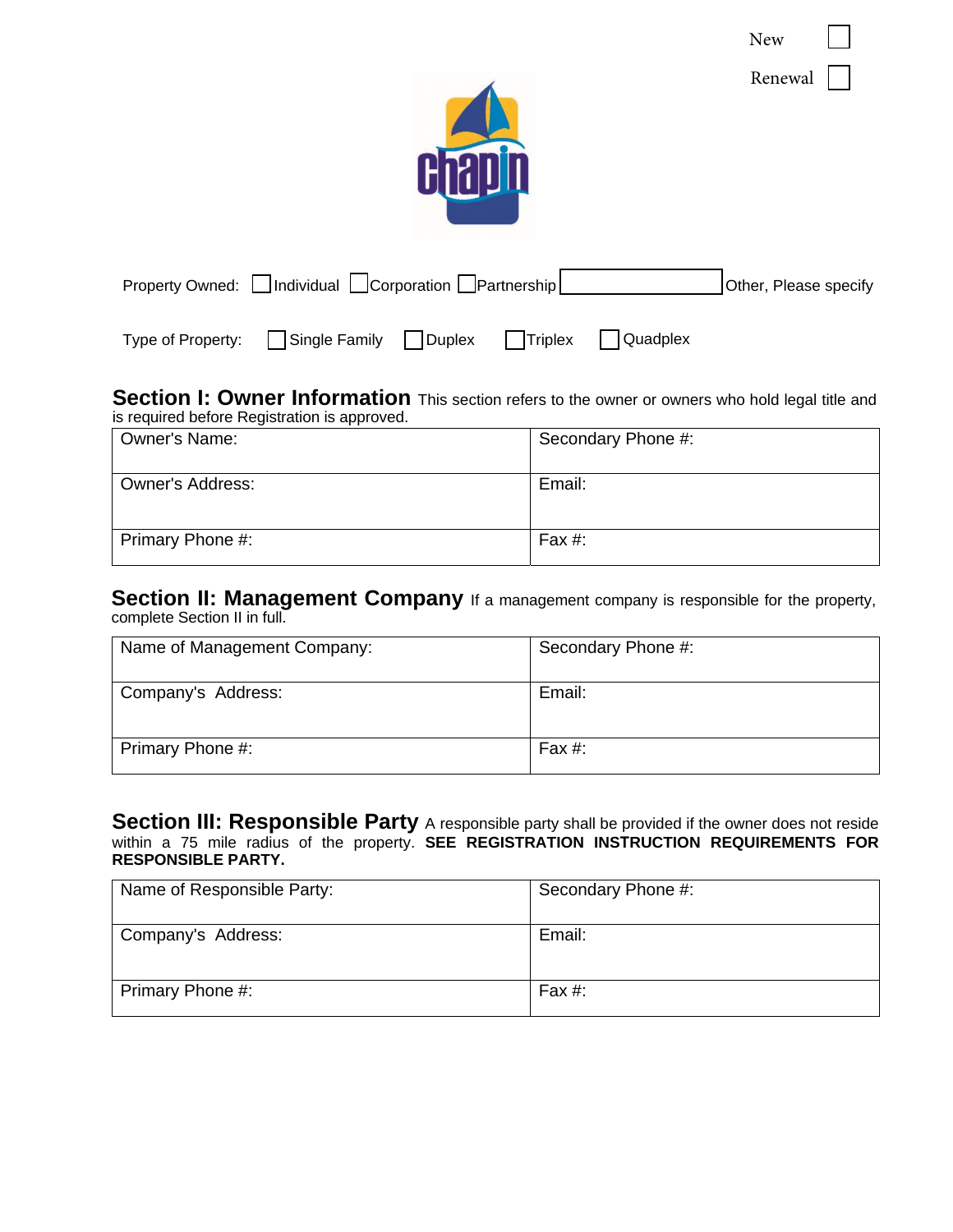**Section IV: Current Register** The owner shall maintain a current list of occupants. Upon request by Town inspectors, police, fire and emergency response personnel investigating violations or potential violations of the Town Code or State law, the owner shall present the list of occupants to the investigating personnel.

| Name of Tenant: | Primary Phone #: |
|-----------------|------------------|
| Email:          |                  |

| Name of Tenant: | Primary Phone #: |
|-----------------|------------------|
| Email:          |                  |

| Name of Tenant: | Primary Phone #: |
|-----------------|------------------|
| Email:          |                  |

| Name of Tenant: | Primary Phone #: |
|-----------------|------------------|
| Email:          |                  |
|                 |                  |

| Name of Tenant: | Primary Phone #: |
|-----------------|------------------|
| Email:          |                  |

| Name of Tenant: | Primary Phone #: |
|-----------------|------------------|
| Email:          |                  |

| Name of Tenant: | Primary Phone #: |
|-----------------|------------------|
| Email:          |                  |